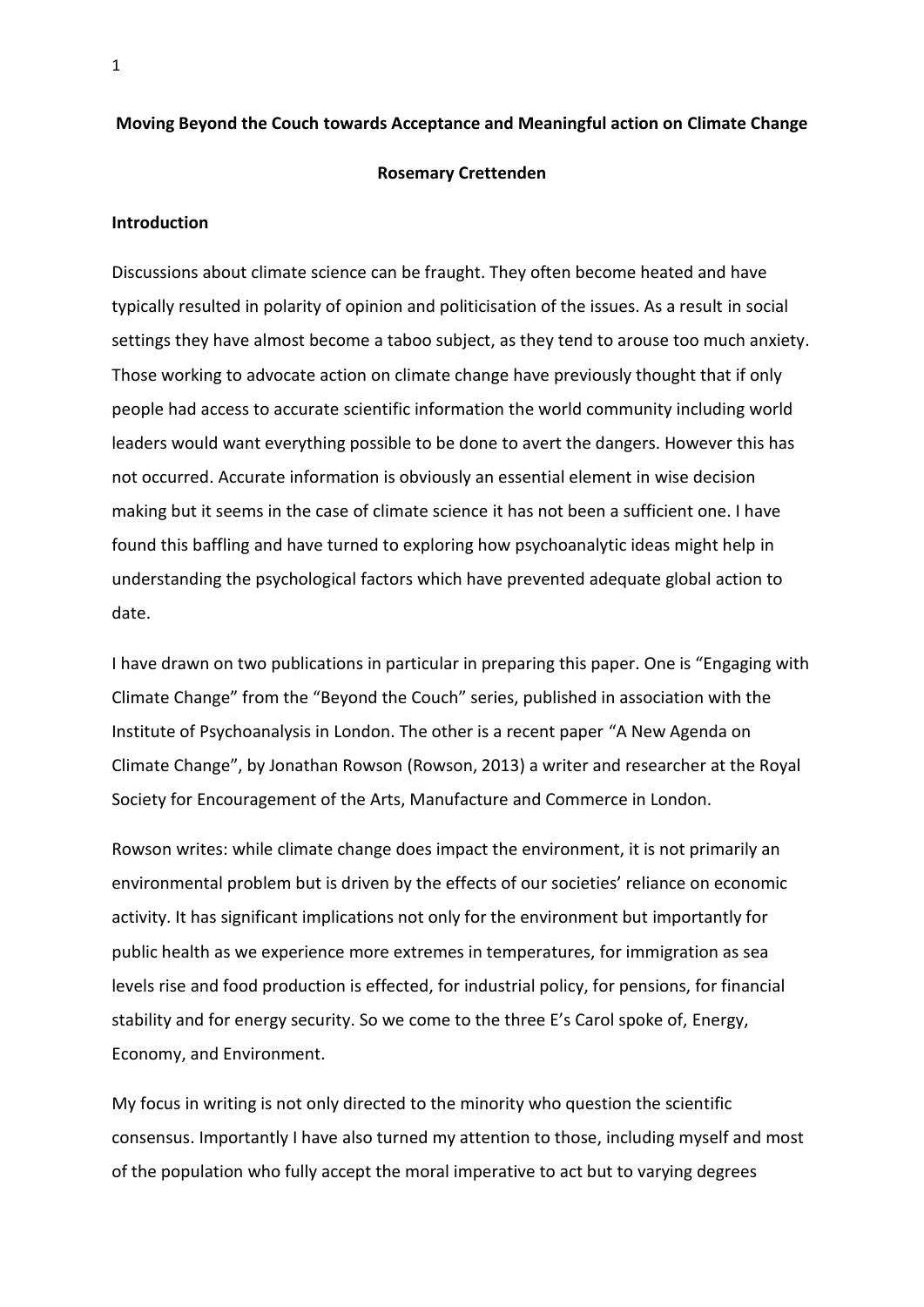continue to live as though it were not the case. To illustrate this, during our recent summer, in the Northern Hemisphere there were record freezing temperatures and snow storms in the US, and severe and record breaking flooding in Southern UK. In Australia, hot weather in Adelaide, Melbourne and Canberra already reached levels predicted by climate scientists for 2030 (Climate Commission, 2014). However a recent national survey by the CSIRO in Australia found that while most believe temperatures where they live will rise, on a list of issues ranging from health, cost of living, terrorism and drug problems, climate change came in only fourteenth. Even among environmental issues, the climate only ranked seventh out of eight concerns (CSIRO, 2014).This was despite more than 70% of respondents judging climate change to be somewhat, very, or extremely important.

How can we explain this? Rowson's research throws some light on this phenomenon. He identified that while 80% of those surveyed in the UK accept climate science at an intellectual level, a majority of these people do not engage emotionally with the issues. This lack of emotional engagement means they do not accept the full implications of the scientific evidence in terms of their feelings, sense of agency and complicity (Rowson, p. 7).

So how can we use our psychoanalytic understanding to assist with our emotional responses to the implications of the scientific predictions in order to free us to acknowledge the changes that need to be made and the losses we need to face? Losses such as: the loss of our identity which is bound to the lifestyle we have become accustomed to, the loss of the future we took for granted, the loss of the capacity to pass on a better life than we have had to our children and grandchildren, the loss of generativity, and of our precious natural resources such as the Great Barrier Reef. Perhaps if we can face these potential losses then we can talk openly about our responses and support others to do the same.

### **Anxiety**

I turn now to the problem of anxiety in response to climate science. You will all be very familiar with psychoanalytic ideas regarding our earliest and most primitive and powerful anxieties and the ways in which we need to protect ourselves from them from birth. However I thought it would be useful to revisit them briefly in order to highlight the power of the early anxieties, the intensity of the feelings that accompany them, and the need to employ psychological defences to protect against them such as splitting, projection, denial,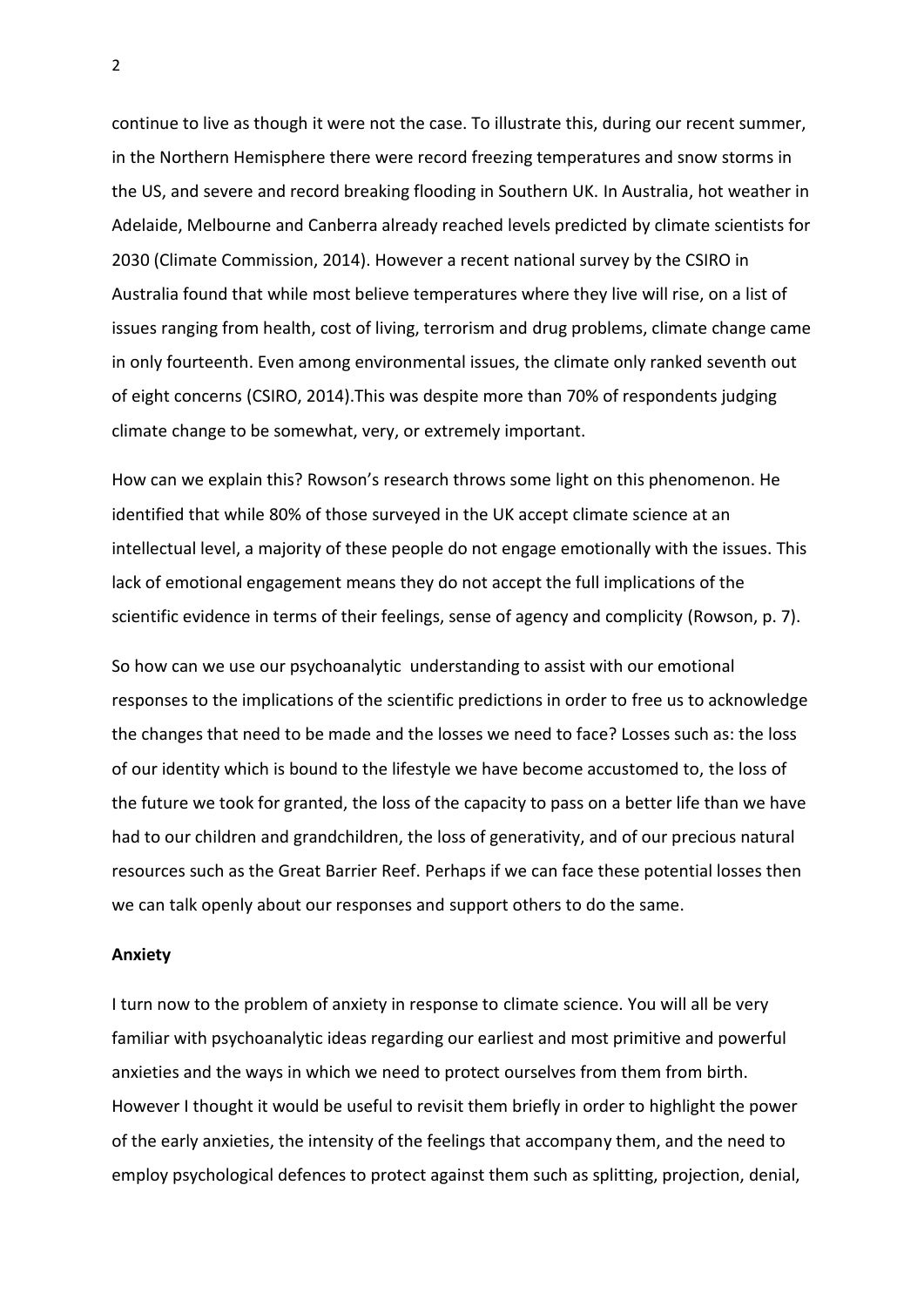and omnipotence. I will then consider how these defences are frequently employed as a response to the anxieties regarding climate change.

Reality is hated and warded off when it threatens to expose us to too much emotional pain. Accepting the realities of the implications of climate change is of course extremely difficult for us to do. It confronts us with painful feelings of fear, anger, despair, sadness and guilt about the reality of the situation we face. It is very understandable that we would tend to defend ourselves against the anxieties these feelings arouse.

#### Persecutory anxiety

Klein described the two main types of anxiety that we are confronted with from infancy: persecutory and depressive anxieties. Persecutory anxieties, the earliest anxieties experienced by the infant are primarily concerned with survival of the self. In Klein's words they are concerned with "....a fear of annihilation (death) and take(s) the form of a fear of persecution...." (Klein, 1946, pp. 4-5). These persecutory anxieties and their associated defences Klein referred to as the paranoid-schizoid position and have also been referred to as the narcissistic state (Weintrobe, 2013). Fundamental to the paranoid –schizoid position are the defensive mechanisms of splitting and projection. Splitting and projection as a response to climate change are evident when we hear comments such as "those sceptics are preventing the world from acting on climate change", or "those greenies are just a bunch of alarmists and pessimists" or even "ratbag troublemakers", or "all the Greens want to do is wreck the economy". These are all examples of projection of negative attributes and destructiveness onto others. What about our own reluctance to face the truth, or alternatively our own alarm and pessimism in response to the science, our own wishes to see unending growth and rampant consumerism curbed? Carol spoke about the projective identification of guilt and sense of being burdened experienced by those activists who feel silenced by these types of projections.

# Depressive anxiety

Depressive anxieties begin to become more prominent as the baby's relationship to the mother starts to change around 4 to 6 months of age, and focus on the central importance of concern for the other. The infant fears the loved mother has been harmed or destroyed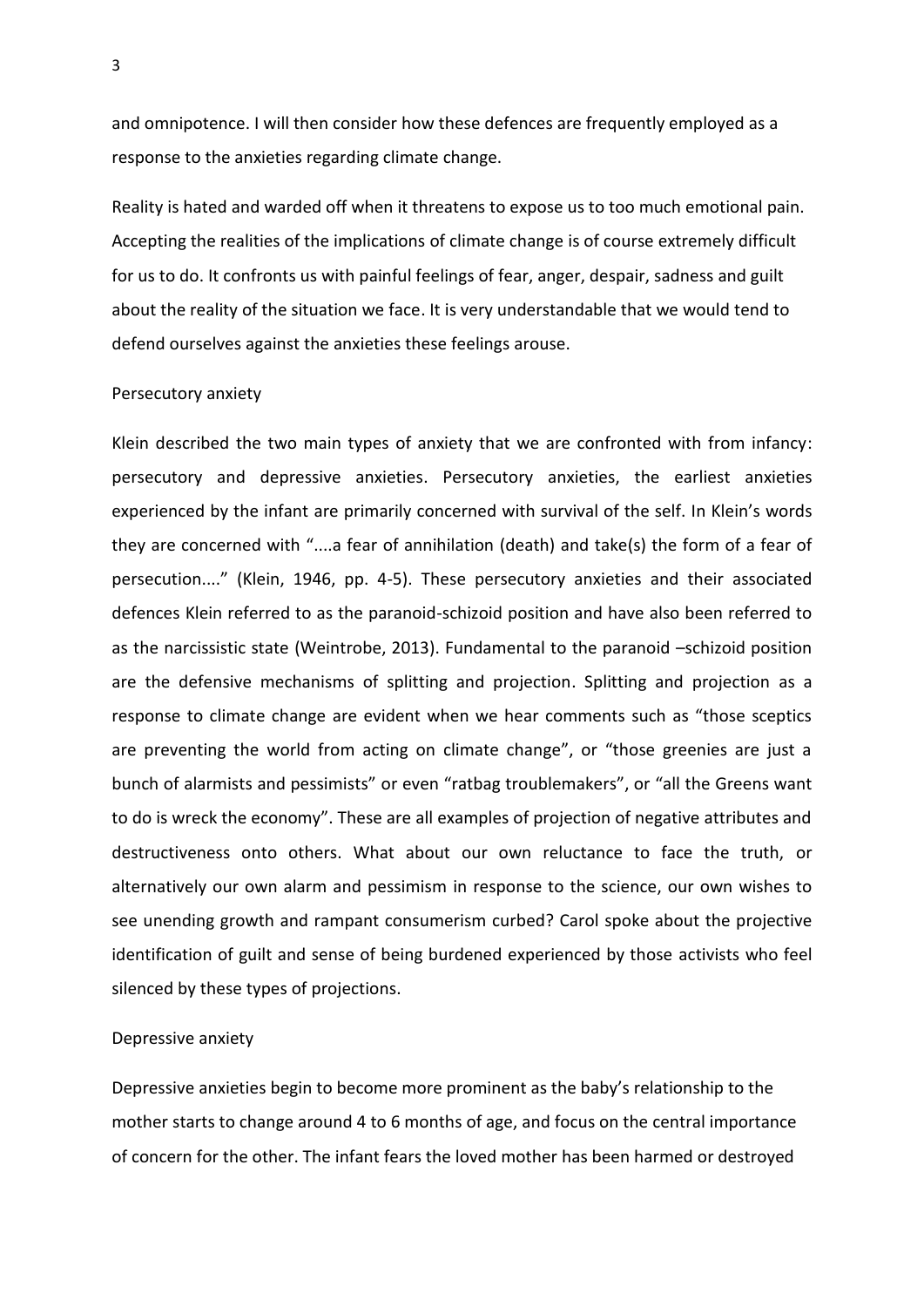by his greed and hatred, and sadness, guilt and remorse become "fatally inevitable" (Hinshelwood, 1991).

Klein referred to this state of mind as the depressive position and compared it to that of mourning in an adult. The pain of depressive anxiety recurs throughout life and is met to varying degrees by defensiveness in most people, most commonly the manic defences of denial, omnipotence, disparagement, and idealisation. The ability to tolerate depressive anxiety and feel concern for the other are the crucial elements in mature relationships and are the source of generous and altruistic feelings. They pave the way for reparation, the hope that love can overcome hate, the taking of responsibility for harm done leading to efforts to put things right. It is these depressive anxieties which need to be tolerated by the community if we are to accept the realities of climate change.

So how are the defences associated with warding off depressive anxieties commonly employed in our struggle to come to terms with the reality of climate change?

#### Denial

Denial has often been the focus in discussions of climate change. Denial has been described as "the unwillingness to accept the reality of uncomfortable, painful facts (and/or unconsciously) the repression of those facts" (Cohen, 2013, p. 73). I will focus on three types of denial which have been identified in relation to climate change: negation, disavowal, and denialism (Weintrobe, 2013).

### Negation

Negation is often our first response to shocking or unwanted news. It can take the form of numbness. Alternatively comments such "oh no, it can't be true" are not uncommon as a response. Negation can protect us temporarily from being overwhelmed until we have time to absorb the news over time. In that sense it can be seen as a part of the process of mourning. It can lead from initial numbness and disbelief to anger, sadness and grief and ultimately to acceptance. We all witness this occurring over time with our patients in our consulting rooms.

4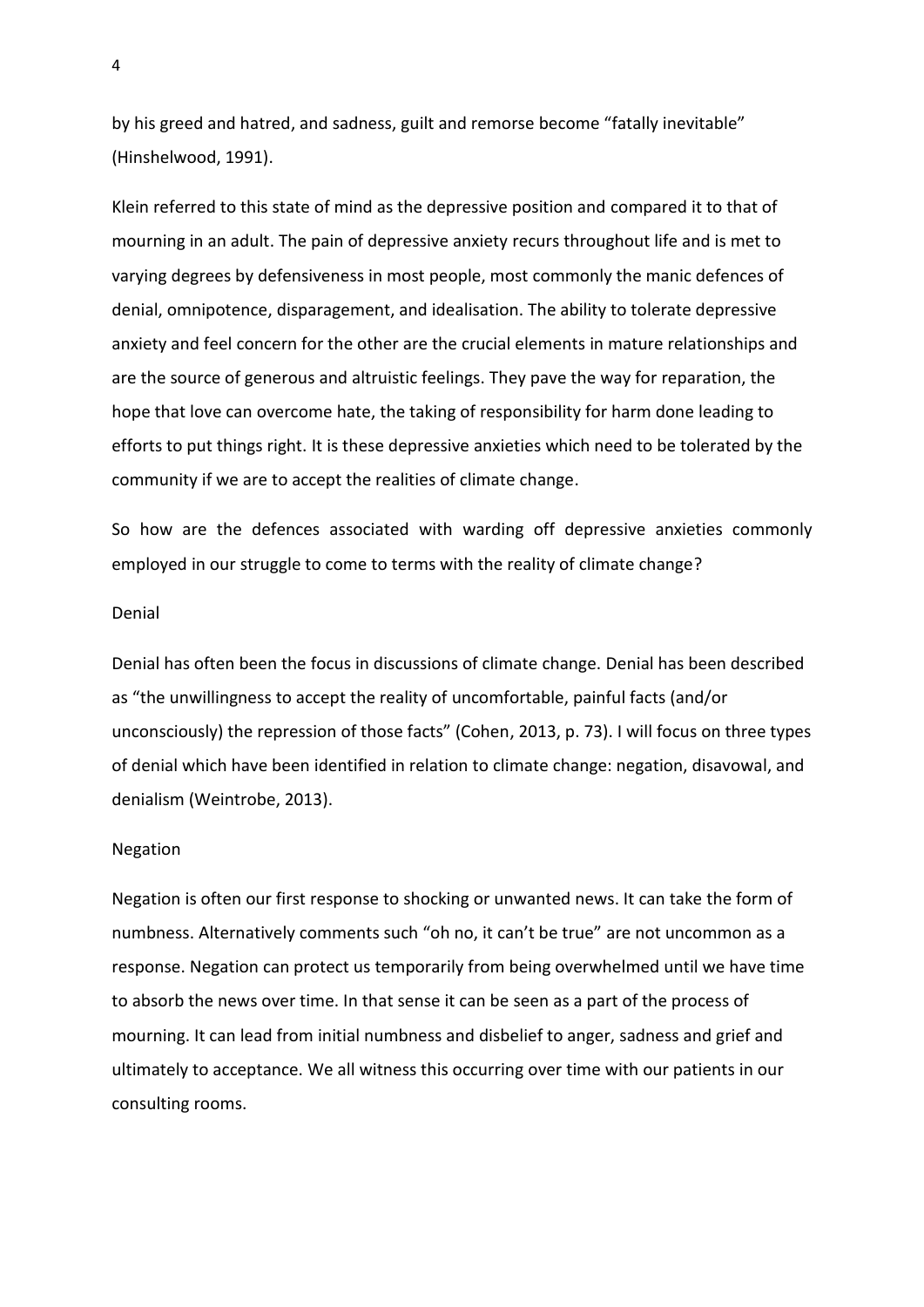In order to be able to accept painful losses such as the death of a loved one, we need to have supportive understanding figures we can turn to. These figures include both the active people in our lives, our family , friends, work colleagues etc, and also supportive internal figures which we have taken in over our lives from good experiences with significant others. The degree of support and soothing we are able to draw on from both external and internalised figures will affect the degree to which we are able to shift from initial denial to then mourn the loss and move to a position of acceptance (Weintrobe 2013).

When people are faced with the science regarding climate change, the news is indeed shocking. Accepting it is made all the harder when there is not social support and most importantly when there is an absence of leadership in the community.

#### Disavowal

Sometimes a different type of denial is resorted to - that of disavowal. Disavowal involves more dramatic splitting of the psyche so that reality is both known and not known at the same time. Disavowal involves an attack on thinking. This way of dealing with reality can be seen as a perverse response, as Steiner described it a more wilful or persistent adherence to what is contrary to the truth (Steiner, 1993, pp 99). It can signify a more narcissistic stance to reality where a sense of entitlement prevails and triumphs over the healthy part of the personality and the need to experience emotional pain and to mourn loss. Hoggett (2013) has spoken of a perverse dimension existing in cultures of advanced Western societies which supplies part of the cultural support for denial of climate change.

Disavowal is more likely to be resorted to when there is anxiety there is too much damage to repair, or if there is not enough support to bear the anxiety that facing the reality may bring (Weintrobe 2013).

# Denialism

One type of organised denial is denialism. Denialism has been described as "willed and knowing refusal to see the logic and implications of an obvious conclusion" (Cohen, 2013, pp. 72-73). It can also be seen as an ideological screen which prevents people seeing things any differently than the way they always have done. The denialist movement historically involved active campaigns in several health and environmental movements in the US in the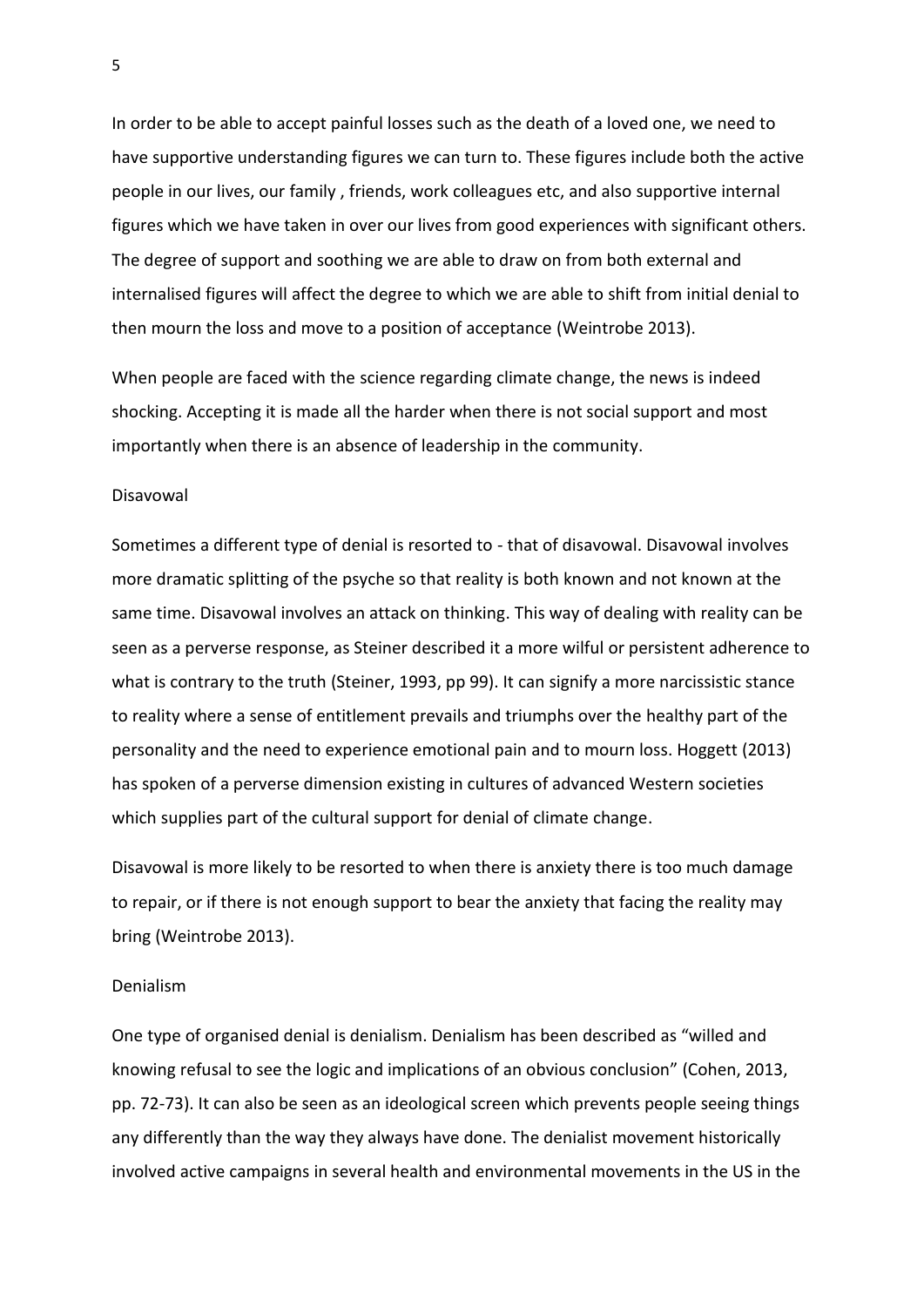1970's and 1980's. These included the negative health effects of tobacco and concerns about acid rain and thinning of the ozone layer associated with the use of chlorofluorocarbons in products (Manne, 2012).The aim of the denialist movement at that time was to inhibit government regulation of these two politically powerful industries.

Then in the 1980's as scientists became more concerned about the potential devastating consequences of human-induced climate change, the denialists' focus shifted to discrediting climate science and to undermining the environmental movement in its attempts to bring about change. In this case the aim of the denialists was to repeat the strategy which had been successful in the past – to create doubt and uncertainty in the minds of the public and so take pressure off the industries concerned, in this case the fossil fuels industries, to prove the safety of their products. Doubt and confusion amongst the community also takes pressure off governments to make decisions about regulating these powerful polluting industries.

### **Omnipotence**

The last defence against depressive anxiety I will speak about is omnipotence with its accompanying denigration and idealisation. Omnipotence is based on denial of reality and is a powerful defence often used to ward off depressive anxiety. As has been mentioned those speaking out urging action on climate change are often denigrated. For example when the head of the UN Convention on Climate Change, Christiana Figueres issued warnings about the connections between recent extreme global weather events and climate change she was said to be to be "talking out of her hat" by our very own Prime Minister on Sydney radio (Sydney Morning Herald, 2014). Alternatively "there's nothing I can do, the next generation will have to fix it" is perhaps an example of idealisation of the future and the projection of responsibility and our own power and potential to make a difference onto the next generation.

Omnipotence is rooted in our utter dependence on our mothers in infancy for our survival. Our planet has been a very dependable Mother Earth who has provided us, previous generations and other species with their way of life. When we are faced with a climate threatened with instability and the losses this entails, the anxieties we face are akin to the small child's anxieties of losing the mother he depends on for survival, and his fears that he

6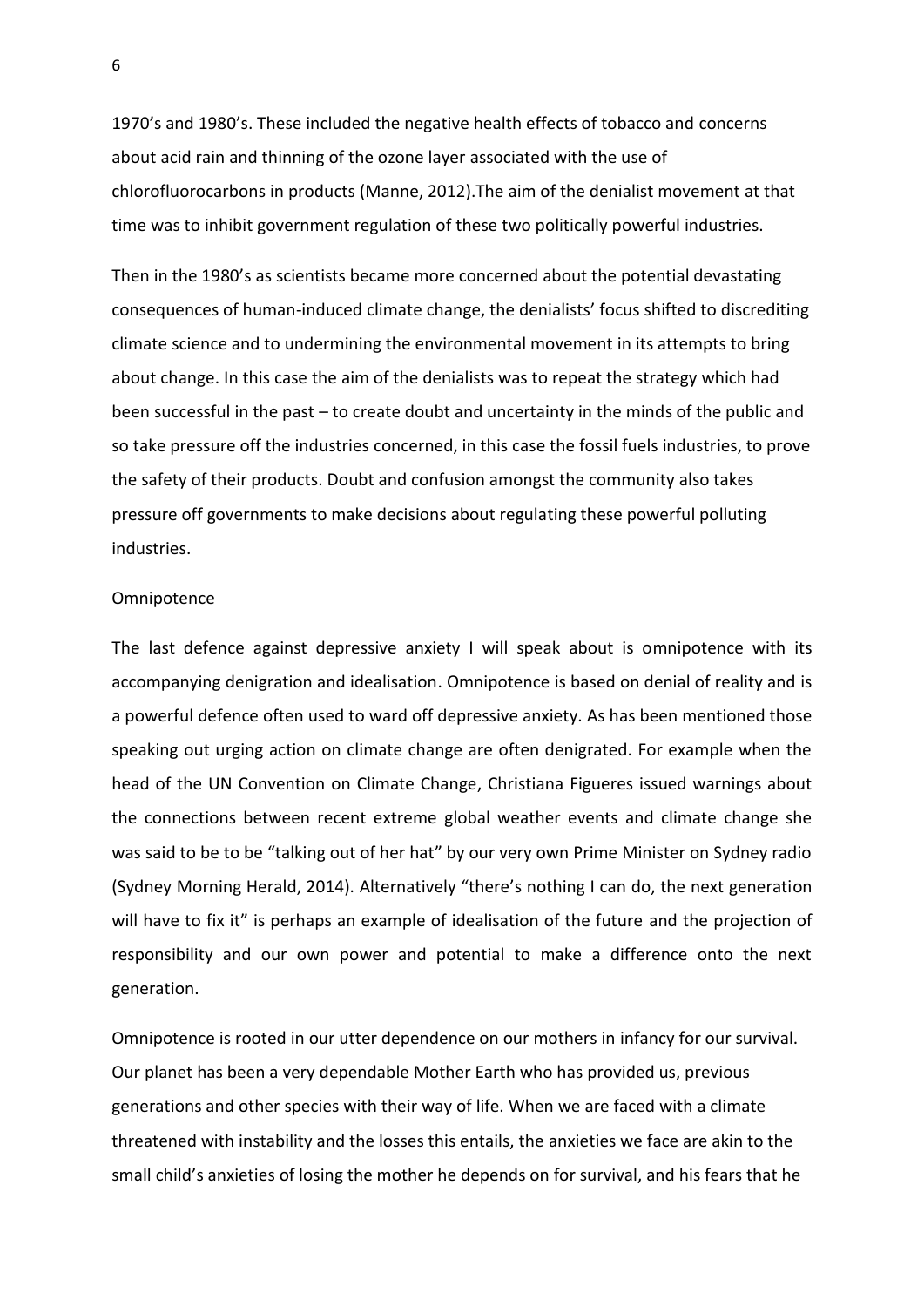has damaged her by his greed and hatred. We truly hate to recognise our utter dependence on, attachment to and destruction of nature. It may be preferable to "feel like the King of the Castle who can be the exploitative one, with the earth as the Dirty Rascal or the exploited one" (Weintrobe, 2013, p. 42). So the world continues to behave as though the planets' resources are infinite, and continues the greedy exploitation of her provisions.

Alternatively we seem to see Mother Earth as "an unlimited toilet –mother capable of absorbing our toxic wastes to infinity" (Keene, 2013 p 146).We do not need to rely on nature to provide, we can conquer nature, and continue to have everything we want. We wish to be able to solve the problems of our overconsumption by a bit of tweaking here and there, and by quick fixes such as relying on the use of technology alone. We fail to protest or insist upon more meaningful and urgent action being taken by our leaders. There has even been the mention of humans finding another planet to inhabit if life becomes too difficult here on our own. Sounds as fanciful as children dreaming of finding new ideal parents!

# **Conclusion**

Reality is often hard to bear. The more painful the truths the more difficult they are to hear. The greater the anxiety aroused, and the less support there is available, the more we are likely to resort to unhelpful psychological defences.

How might we use our knowledge of psychoanalytic ideas to help us do our part in promoting a shift in our community from the paranoid position to a depressive position where painful realities can be faced, losses and guilt can be tolerated, and reparation in the form of meaningful action can be taken by us all and insisted upon from our leaders. As climate change progresses and the effects become more obvious, if there is not more support from communities and leaders to face the realities and to challenge more the sense of entitlement existing in our culture, there may be a spiralling of the world community even more into disavowal (Weintrobe, 2013).

As Tim Flannery has suggested we can all be leaders: in our families, our workplaces and in our communities (Flannery, 2014). We can work towards this is by making ourselves as informed as possible about the science and what it is we need to prepare for: to face our

7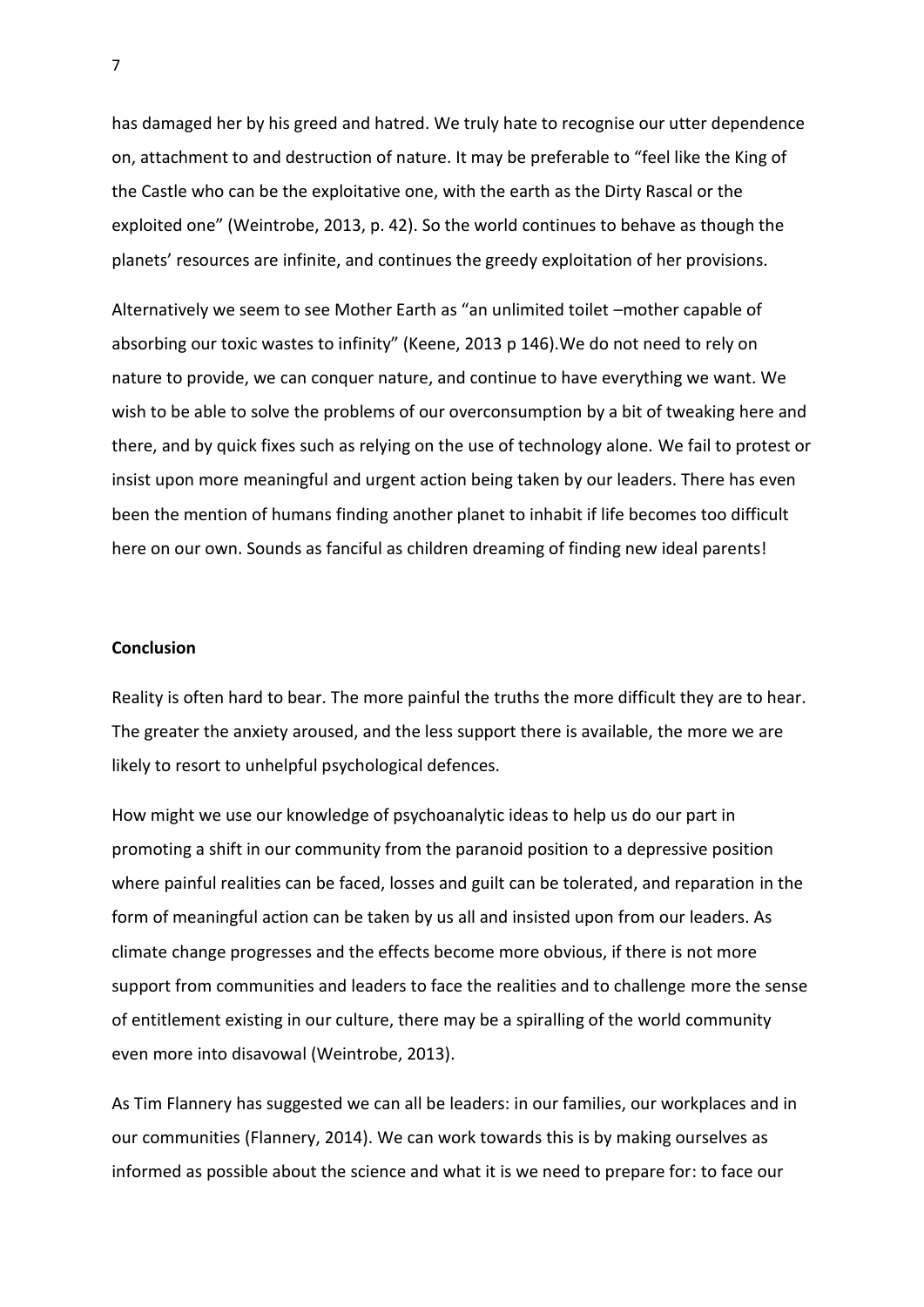own fears and sense of loss. Then we are in a better position to support others to do the same. We can facilitate and encourage the opening up of conversations about the issues so that it becomes less of a taboo subject. We can do what we are all doing right now.

# References

Climate Council, (2014). [http://theconversation.com/climate-council-heatwaves-are](http://theconversation.com/climate-council-heatwaves-are-getting-hotter-and-more-frequent-23253)[getting-hotter-and-more-frequent-23253](http://theconversation.com/climate-council-heatwaves-are-getting-hotter-and-more-frequent-23253)

Climate Council, (2014). http://www.climatecouncil.org.au/ask-tim-flannery

Cohen, S. (2013). Climate change in a perverse culture*.* In S Weintrobe (Eds) *Engaging with climate change: Psychoanalytic and interdisciplinary perspectives,* Hove, E Sussex: Routledge Publishers*.*

CSIRO. (2014) [http://www.csiro.au/Outcomes/Climate/Adapting/Annual-Survey-of-](http://www.csiro.au/Outcomes/Climate/Adapting/Annual-Survey-of-Australian-Attitudes-to-Climate-Change.aspx)[Australian-Attitudes-to-Climate-Change.aspx](http://www.csiro.au/Outcomes/Climate/Adapting/Annual-Survey-of-Australian-Attitudes-to-Climate-Change.aspx)

Hinshelwood, R D. (1991). *A dictionary of Kleinian thought* (p.145)*.* London, England: Free Association Books Ltd.

Keene, J. (2013). Unconscious obstacles to caring for the planet: facing up to human nature. In S Weintrobe (Eds) *Engaging with climate change: Psychoanalytic and interdisciplinary perspectives,* Hove, E Sussex: Routledge Publishers.

Manne, R. (2012). *A dark victory: How vested interests defeated climate science.* The Monthly, No81, Collingwood Victoria: Offset Alpine Publishers.

Hinshelwood, R D. (1991). *A dictionary of Kleinian thought* (p.145)*.* London: Free Association Books Ltd.

Hoggett, P. (2013). Reply to Steiner: Climate change in a perverse culture. In S Weintrobe (Eds) *Engaging with climate change: Psychoanalytic and interdisciplinary perspectives,* Hove, E Sussex: Routledge Publishers.